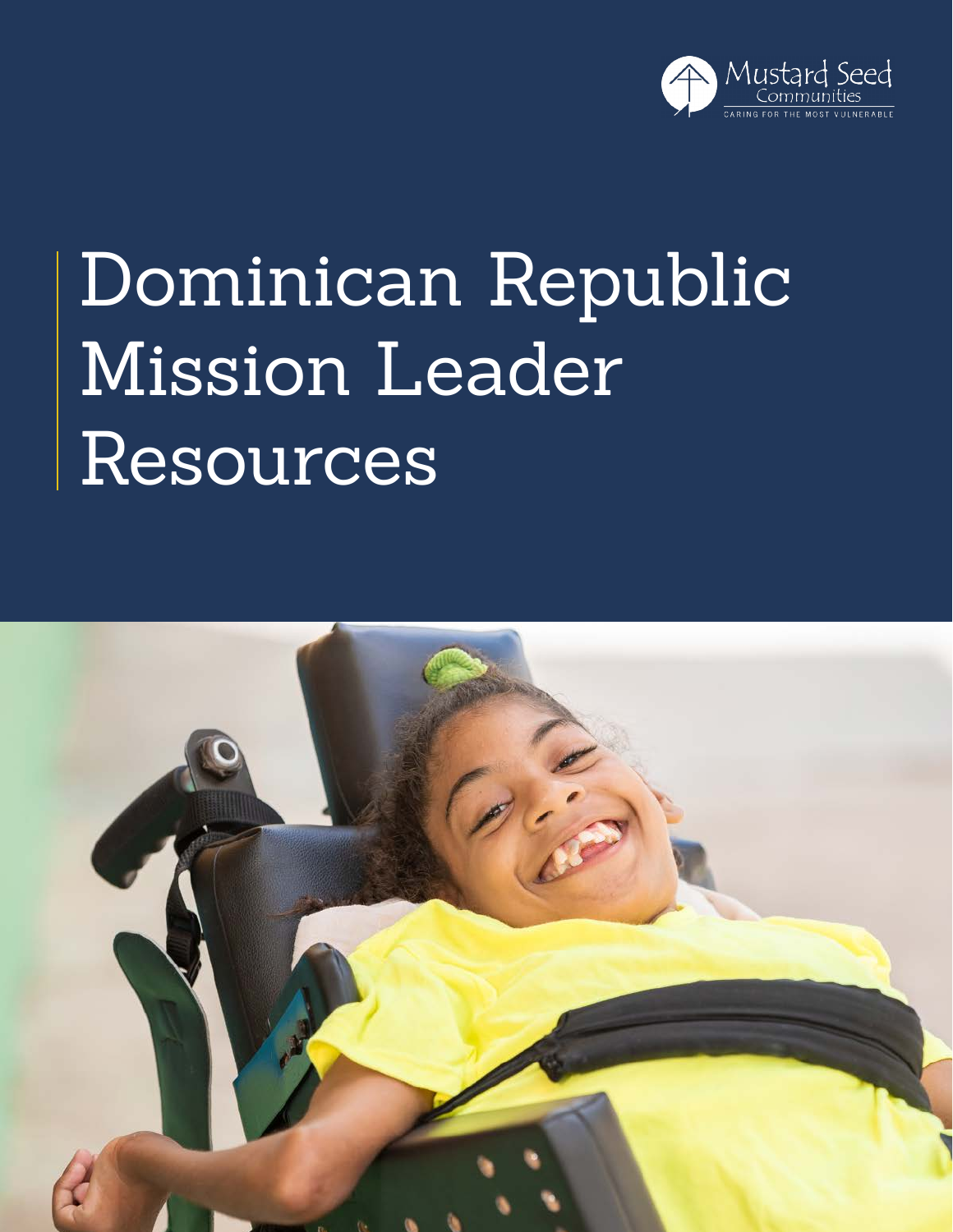

## Table of Contents

| <b>Pre-Trip Team Meetings</b>          |    |
|----------------------------------------|----|
| <b>Fundraising</b>                     | 06 |
| <b>Background Checks</b>               | 08 |
| <b>Insurance</b>                       | 09 |
| <b>Flights and Travel Requirements</b> | 11 |
| <b>On the Ground in DR</b>             |    |

Mustard Seed Communities | 29 Janes Avenue | Medfield MA 02052 | 508.242.9622 [www.mustardseed.com](http://www.mustardseed.com )

Jamaica | Nicaragua | Dominican Republic | Zimbabwe| Malawi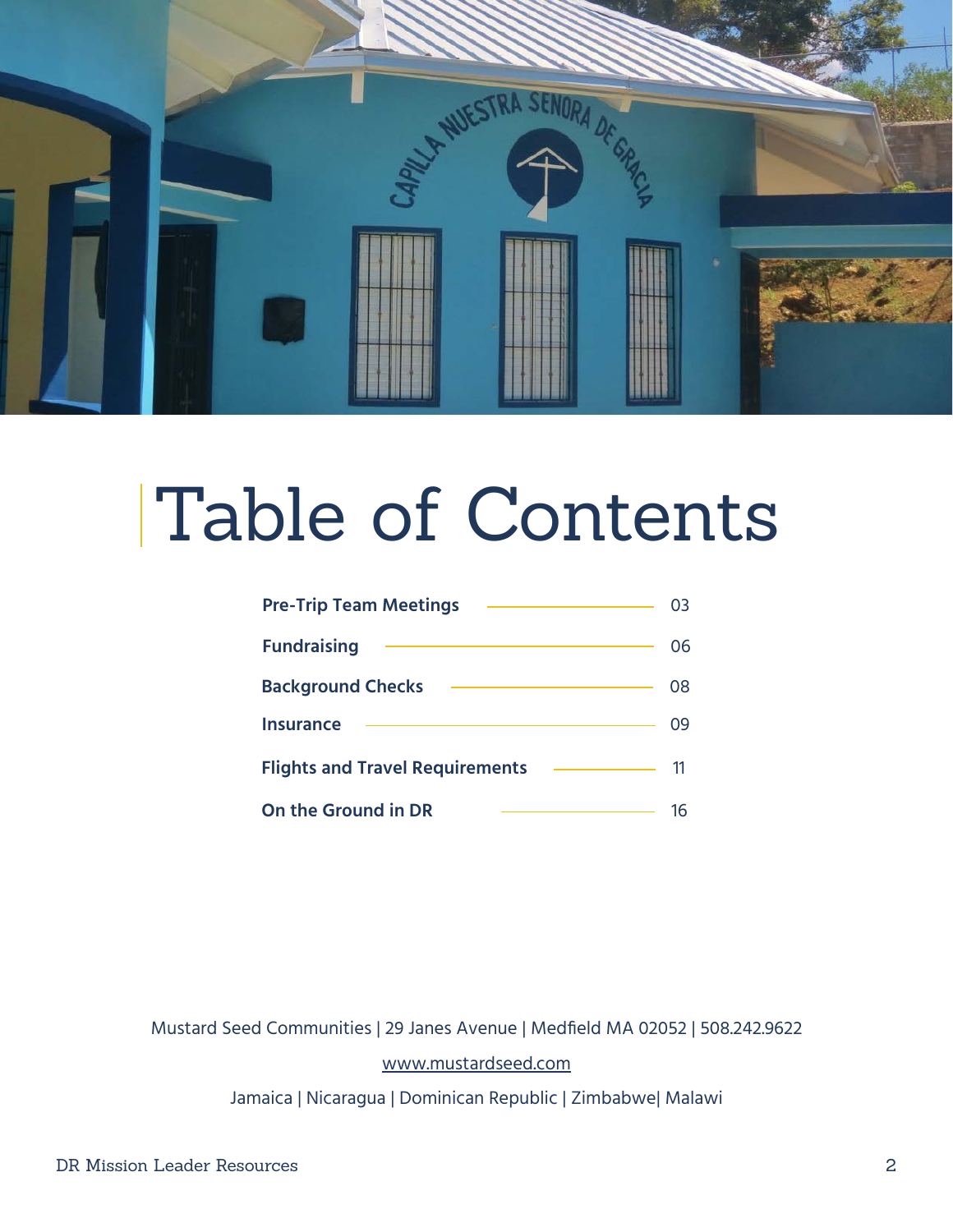# <span id="page-2-0"></span>Pre-Trip Team Meetings

#### **Informational Team Meetings**

Clearly state trip date and country, expectations of mission volunteers, and costs of trip

Give them an idea of what the trip will be like. While at MSC, you will spend time playing with and caring for the residents. You'll also complete various work projects involving painting, landscaping and light construction. All of this takes place in the community along with MSC staff and residents. Utilize the information on [our website](https://www.mustardseed.com) to explain the mission of MSC and tell people about the residents with whom you will spend time.

You may ask the returning members from your school or parish to share a little of their experiences with Mustard Seed.

You may also want to check out our [Youtube](https://www.youtube.com/channel/UCzrMnV3mm6XRkomRC2LI5Dw) or [Vimeo](https://vimeo.com/mustardseedcommunities) channels for videos of the residents and staff to give potential mission volunteers more insight into our work.

Here is a great [quick video overview](https://drive.google.com/file/d/19W8cxqt9jKpdrUXUZ91KqB4uEVX2uz_y/view) of Mustard Seed

Interested volunteers should register to join your team online through [TeamRaiser.](#page-5-1)

## **First Official Team Meeting**

Make sure everyone on the team is registered for your team on [TeamRaiser](#page-5-1).

Encourage volunteers to start setting up their own personal page to tell their story- this would be good to go over in the first meeting and set a deadline to complete for the second meeting.

Explain the [Pre-Trip Planning Groups,](https://docs.google.com/document/d/1bQbmV5CCpdluzDcj07d596ZlDlNe1olGPl04I4wGA3Y/edit?usp=sharing) have volunteers select a group and get them started on tasks.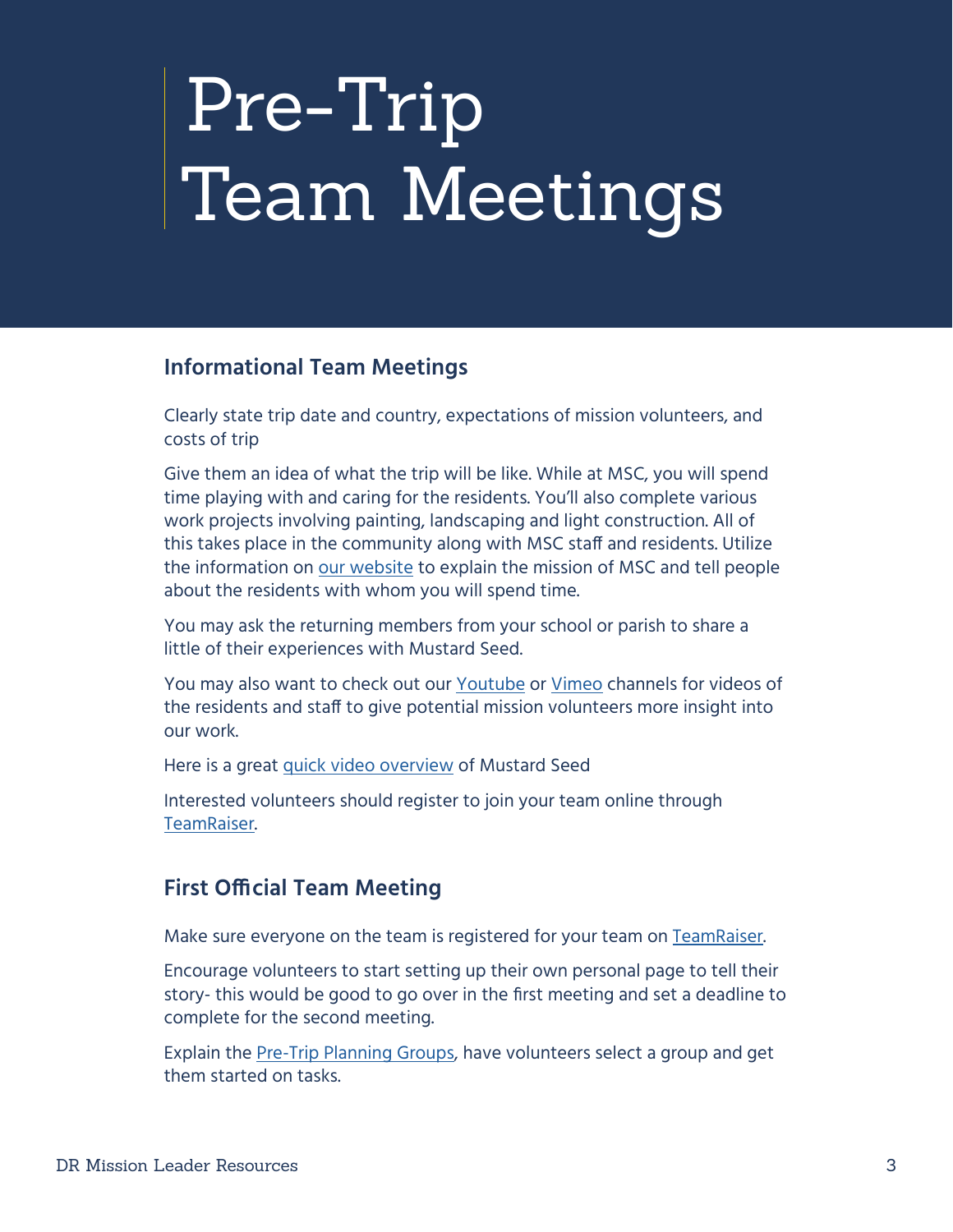#### **Pre-Trip Meeting Format/Suggestions**

We suggest that you meet at least once a month, preferably twice a month with your group for at least three months leading up to the trip. Most groups start meeting around 6 months out from the trip.

### **Below is a suggested format for your meetings:**

#### **Opening Prayer/Reflection (Spirituality Group)**

Start off with a prayer or reflection at the beginning of each meeting to center your group and give them time to think about the reasons they said yes to coming on this trip.

#### **Whole Group Check In/IceBreaker (Community Building Group)**

It is important to set aside time to check in with each group member, whether it is a life update, fundraising question, or a concern. Make time to check in and do a different icebreaker each meeting.

#### **Leader Update**

Gives you time to update the team on any important logistics or upcoming deadlines for forms, paperwork, or fundraising goals the team may have. It may be helpful to assign a task for the team at the end of each meeting, so this may be a good time to ensure everyone has done what is required.

#### **Activity**

The leader plans an activity for the group to help prepare them for the trip (See suggestions below).

#### **Pre-trip Planning Group Time**

Give each group time in the meeting to check in with each other. They can use this time to plan, set a time for their group to meet, update each other on anything that needs to be done, etc.

#### **Pre-trip Planning Group Sharing**

Give groups time to share any updates they have or get help/ideas from the team if they need it.

#### **Closing**

The leader can close out the meeting with a prayer/inspirational message or video from MSC for the team.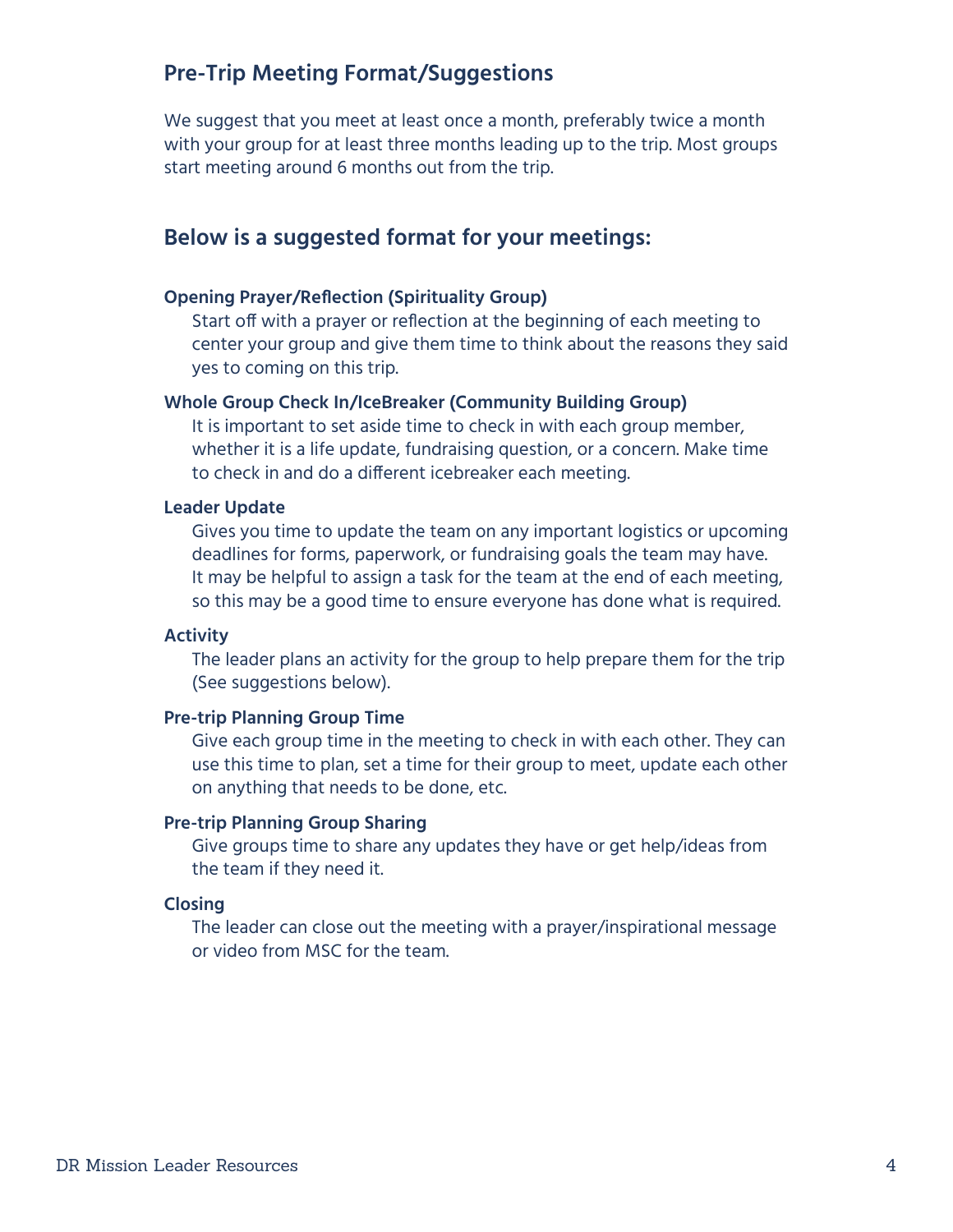Here are some topics to cover as the leader or to assign for team members to lead:

- History of MSC/ Life at Mustard Seed Example
	- Here is a good comprehensive [document](https://docs.google.com/document/d/1xU_5ff2oohFwWBMicq0aivKUdO3Wgn7S/edit)
	- [Mission Trip Video DR](https://www.youtube.com/watch?v=4J5odBh7Isg)
- Introduction to the Dominican Republic (Cultural Exchange Team)
	- Dominican culture, language and customs
- Pushing yourself outside your comfort zone
	- Living in another country, food, housing
	- Embracing cross-cultural differences
- Working with children and adults with disabilities
	- Our [website](https://www.mustardseed.com/blog/mscs-guide-interacting-residents) has a lot of useful information on this!
	- Here is a video from our Youtube channel: [Interacting with the](https://www.youtube.com/watch?v=cB4Y1NGwpfg)  [Residents](https://www.youtube.com/watch?v=cB4Y1NGwpfg)
- Short term mission trips
	- What is the purpose of this trip?
	- How should we prepare ourselves?
	- What do we bring with us from this experience?
- MSC Q and A Meeting with Team- MSC USA and MSC DR staff
	- We would love to meet with your team before traveling to DR to give mission volunteers a chance to ask questions and hear from MSC DR staff before they leave.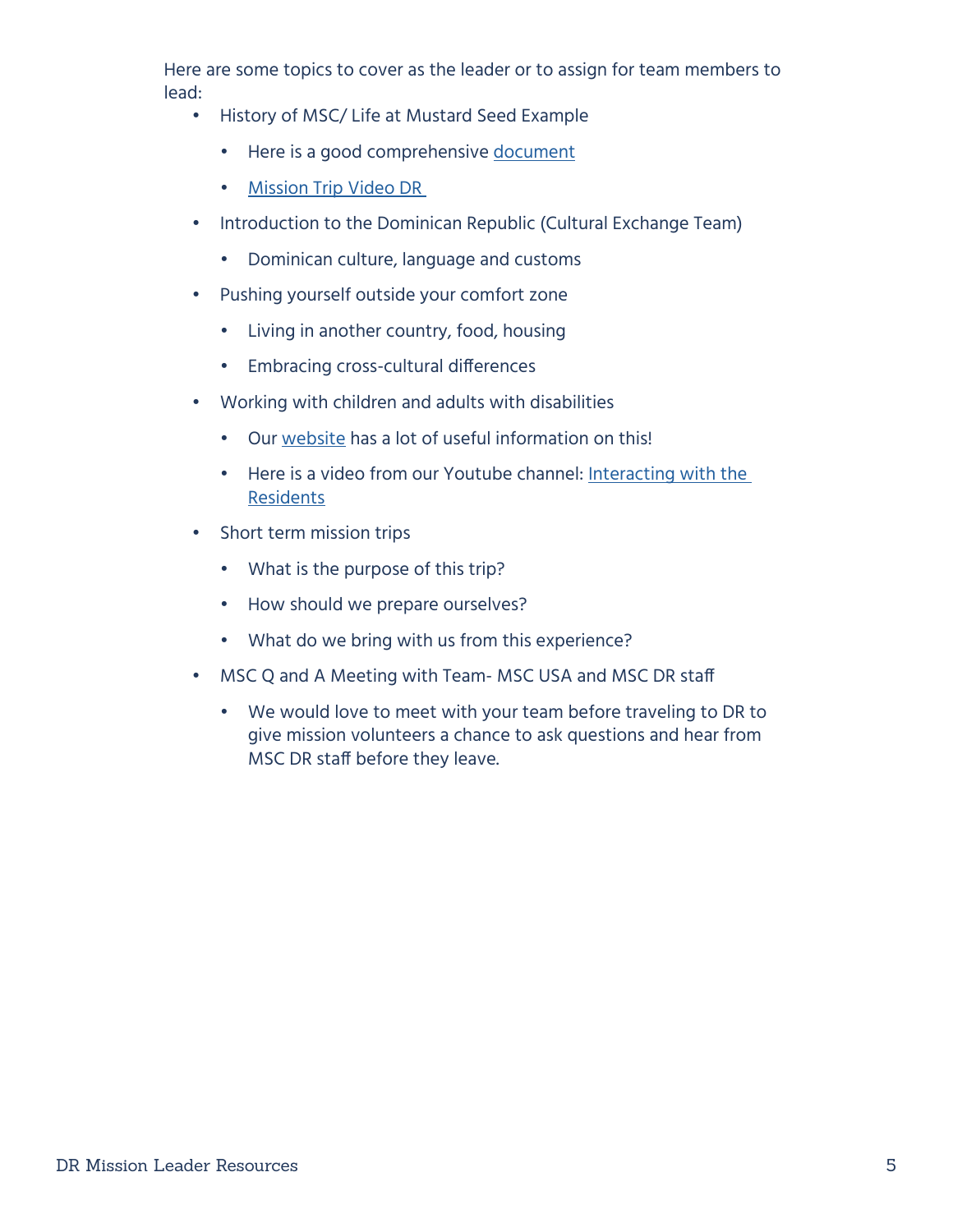## <span id="page-5-0"></span>Fundraising

#### **Basics**

**Minimum donation to MSC is \$950 per person excluding airfare.** We encourage you to set your fundraising goal high and raise more than the required minimum donation. Over 50% of your minimum donation goes directly to caring for the residents.

Some groups choose to fundraise together for airline ticket costs and some groups request the mission volunteer pay for their own flight. As the trip leader, this is your call. For transportation purposes, all mission groups must travel on the same flight.

Once volunteers are committed, they will register to join your team online. The online registration process requires a \$15 deposit which is applied to their minimum fundraising goal of \$950. If the mission volunteer cannot participate for some reason, donations will be added to the group funds. MSC donations are non-refundable.

#### <span id="page-5-1"></span>**TeamRaiser**

Upon confirmation of your trip dates, you will receive a link to register your team with TeamRaiser. **A registration fee of \$500 is due upon registration. The fee can be paid online or by check.** 

The registration fee and contributions are non-refundable. Contributions may be transferable to an available future mission trip date.

50% of the projected mission fee is due no later than 120 days prior to the trip start date. This projected number will be based on the estimated number of trip participants or a minimum of 12 persons. The remaining balance is due no later than 60 days prior to the trip start date. If you are having trouble meeting this deadline, please reach out to us, so we can work with you.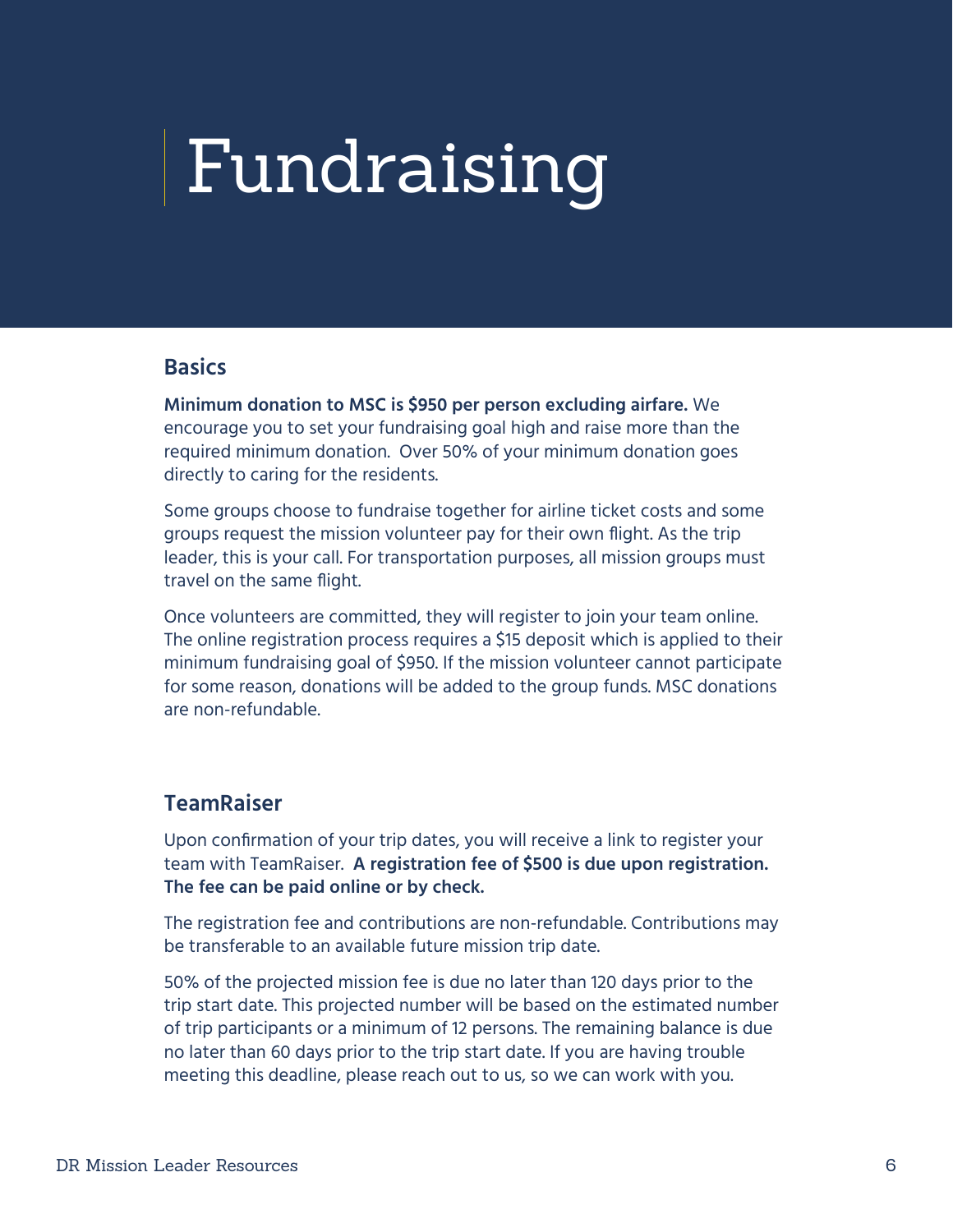TeamRaiser will be your base for fundraising. Once you register your team, invite your mission volunteers to register and begin creating their own personal fundraising pages.

From TeamRaiser, you are able to send emails to supporters, share your story and fundraising page on social media, and keep track of your team fundraising and progress in meeting your goals.

## **Getting Started and Finding Supporters**

Brainstorm your potential supporters – parish members, friends, family, sports teams, etc. Create an email list to promote your fundraising pages and events! Encourage the team to set up their personal pages as soon as possible!

Utilize the internet and social media to spread the word about the trip. Get to know more about Mustard Seed Communities through **[Facebook](https://www.facebook.com/MustardSeedCommunities/)** and [Instagram](https://www.instagram.com/mustardseedcommunities/). Our [FAQ page](https://www.mustardseed.com/mission-trips/frequently-asked-questions) also has helpful information for first-time mission volunteers.

You can also encourage mission volunteers to look at our Peer-to-Peer [fundraising tips](https://www.mustardseed.com/blog/peer-peer-fundraising) for ideas.

Check in with each of your participants individually to see how they are progressing. They will look to you for encouragement and support if they are struggling. Remind your team that they've already done the most difficult part- saying yes to going on the mission trip!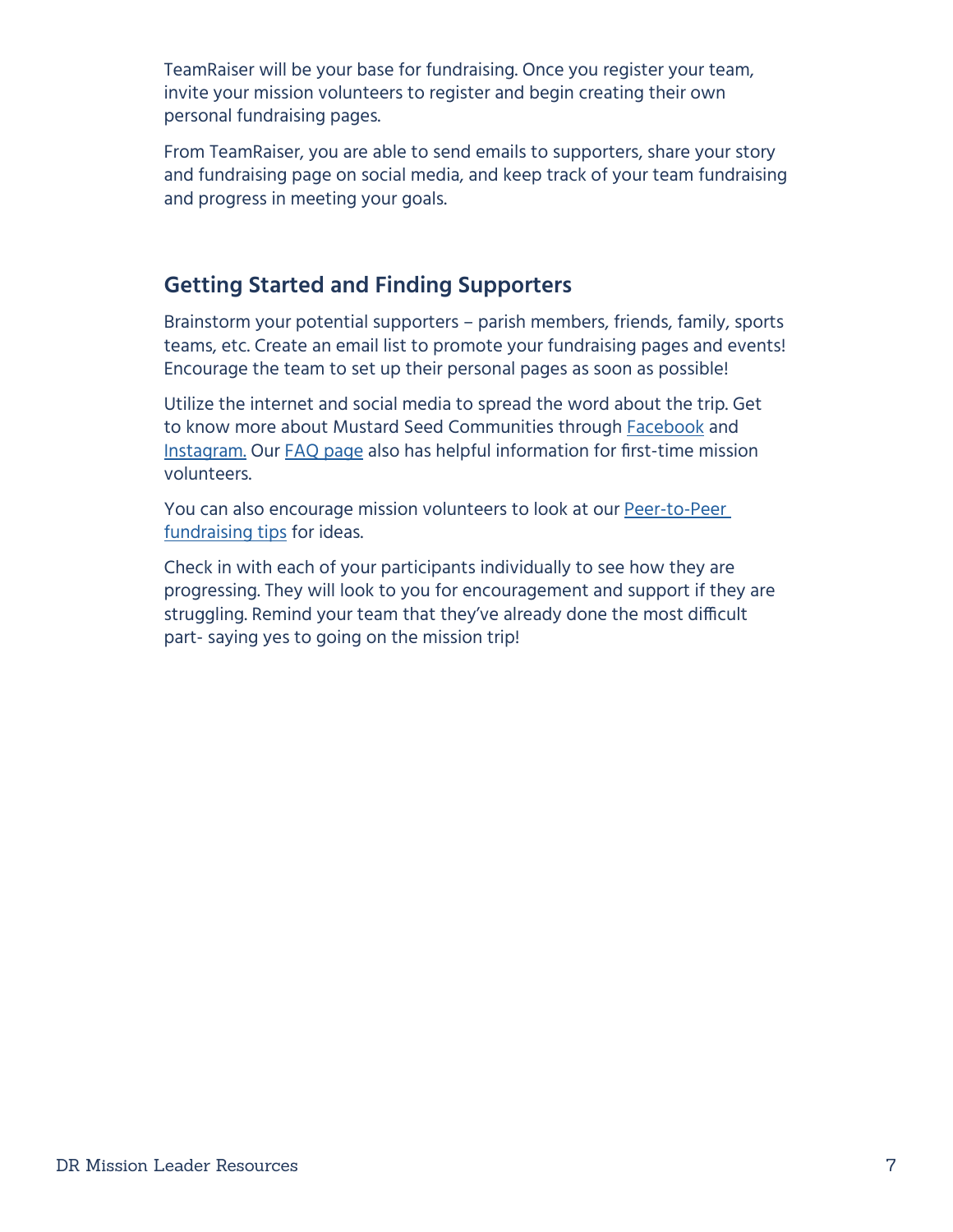# <span id="page-7-0"></span>Background Checks

#### **Process**

Once a team has registered for a mission trip, the Associate Director of Volunteer Engagement will order a background check for you as the leader of the group. You will receive an email from Sterling Volunteers with a link to complete the background check. The mission volunteers will receive an automated email, asking them to fill out a background check. This [link,](https://app.sterlingvolunteers.com/promoorder/c416bfff-66e8-49ae-81cf-77371c4563ec) located within the email, will send volunteers to Sterling Volunteers' website where they can sign up and apply for a background check and pay the fee.

Mustard Seed has partnered with Sterling Volunteers to ensure the safety of our residents who are entrusted to our care. Background checks are conducted annually and the \$17.50 fee is not part of the \$950 fundraising commitment. Due to record-keeping fees, certain states ( CO, DE, FL, HI, IA, ME, MT, NE, NY, SD, UT, VT and WI) and certain counties in the U.S. may be subject to additional fees. Please check [the list](https://acrobat.adobe.com/link/review?uri=urn:aaid:scds:US:c90b7f86-00fe-327d-8c49-0916e288f0ce) to see if these fees apply to your county. If you need assistance in navigating the process of completing your background check, you may contact Sterling Volunteers at 855-326- 1860. You may also email them at [TheAdvocates@](mailto:TheAdvocates@sterlingvolunteers.com) [sterlingvolunteers.com.](mailto:TheAdvocates@sterlingvolunteers.com)

## **Tracking**

The Associate Director of Vol. Engagement will work with the Team Leader to ensure each member of the team completes this check. When a background check is completed, the team leader can complete the "Background check tracker" located in the "Team Leader Resources" folder of your team's shared mission folder. If not, they will send a follow up email to each volunteer through Sterling Volunteers by importing each Volunteer's name and email address, asking them to complete the "Advanced Criminal Locator Search with Locator Select" background check. It will be up to the team leader to ensure each member of their team completes this prior to their trip, if they are 18 and over.

If a member of the team has any disqualifying criteria, MSC will enact their policy for reviewing such information.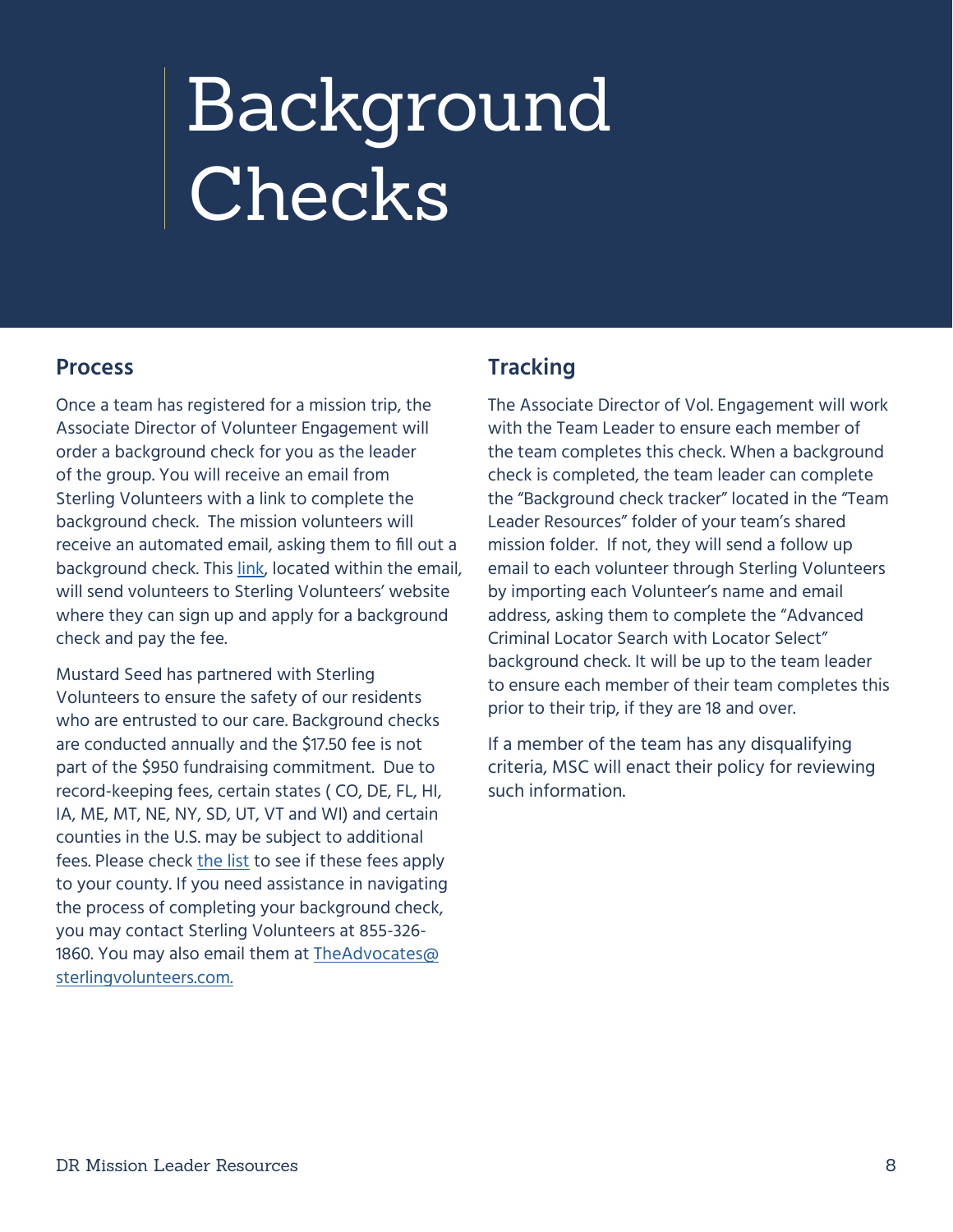## <span id="page-8-0"></span>Insurance

#### **General Insurance Information**

AXA Assistance is available 24 hours per day, 7 days per week. They may be reached toll-free at 1-855-327-1414 in US. From overseas, call direct or collect to +630-694-9764. Spanish Speaking representatives are available. Have **MSC Policy Number GLMN18139194,** ACE American Insurance Company on hand should you have an emergency. You should carry or have copies of these documents on hand. They will also be found under Team Leader Resources in your shared team folder.

- [AXA Client Summary](https://drive.google.com/file/d/15JzuFUVqRQDaPYVhD3NUmBAdHW5EdjFP/view?usp=sharing)
- [AXA Client ID Card and Recommendations](https://drive.google.com/file/d/1hDQk4n0HERoZQotYpyXZXLtraR-QOWd8/view?usp=sharing)
- [ACE Travel Assistance Marketing Sheet](https://drive.google.com/file/d/1aLlxlkQwW7fOU9h-QU8bqfGmqQgnZg34/view?usp=sharing)
- ["How do I file a claim ACI with AXA"](https://drive.google.com/file/d/1K-3m1u3km-0V54LB4DEqqEri8LPqsjeR/view?usp=sharing)

#### **Coverage, Payments, and Quarantine**

Insurance coverage begins at the moment of disembarkation from the home country.

Coverage ends when the individual arrives in home country. This assumes that the entire trip is for your volunteer activities and there is no personal deviation (example, vacation time continuation) associated with the trip. Personal deviation is not covered under this plan. Should you need to utilize the insurance while traveling you should present the ACE insurance information to the hospital admitting clerk. Do not present personal insurance information. Note that in all our countries we have experienced medical personnel who have refused to accept insurance. In this case, you should pay out of pocket (hence our recommendation to carry a credit card). When paying out of pocket you must get discharge paperwork/receipts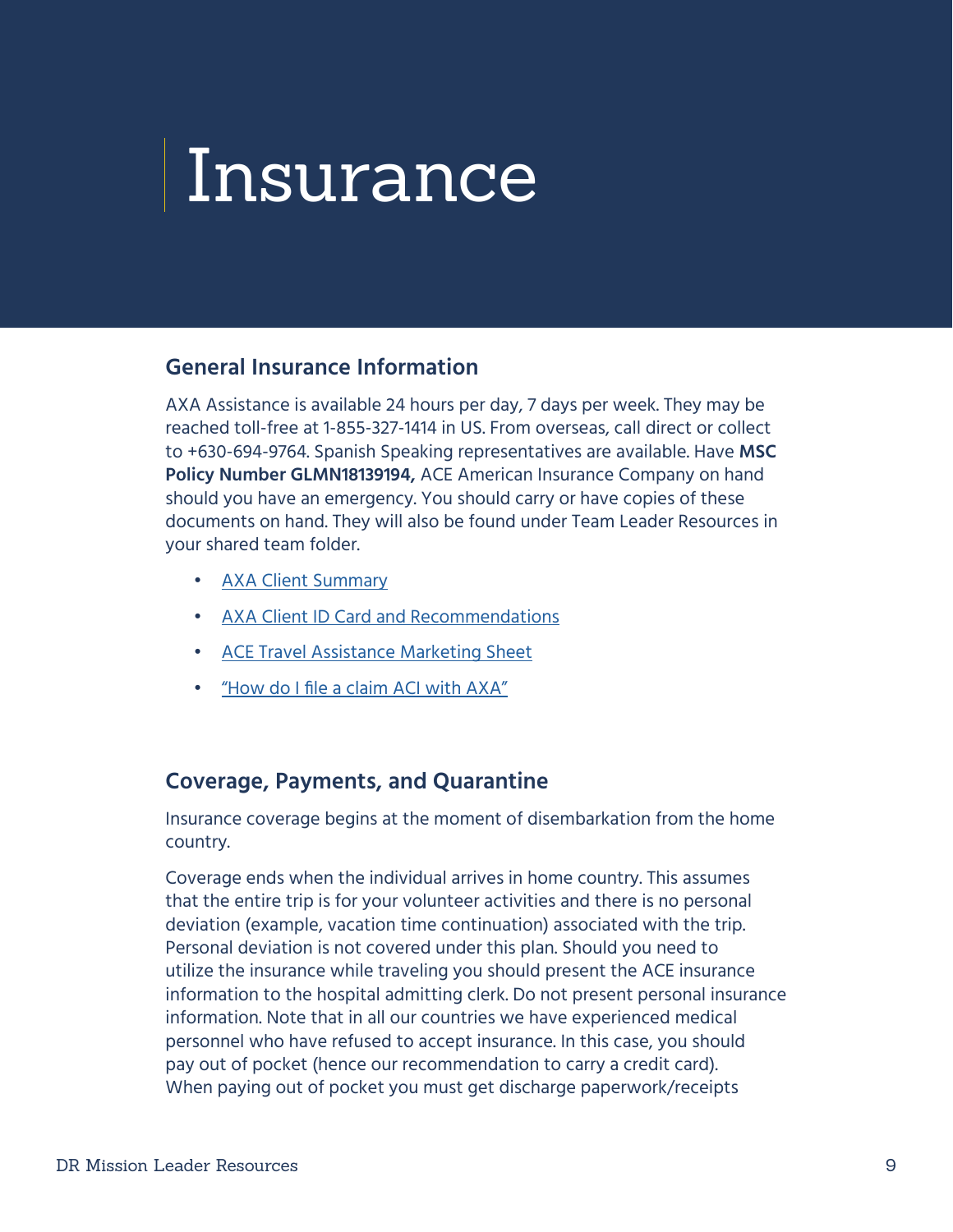for payment. Upon return to the US, the payor should submit a claim for reimbursement with the insurance provider.

If payment represents a hardship, you should invoke the insurance.

- Advise hospital billing rep to contact the emergency service number for ACE at 1-855-327-1414. They have Spanish speaking agents available if needed.
- A claim will be started and the billing clerk at the hospital should work with the Insurance provider to fax/email a guarantee of payment letter. Be certain you make a note of the claim number, and names and telephone numbers for all parties you speak with.
- Upon discharge, be certain to obtain discharge papers and copies of all bills and paperwork that would be relevant to patient care. These will be needed by the insurance company to process the claim.

Insurance will pay expenses incurred for up to \$2,000 for all covered expenses if you are subject to a quarantine for any contagious disease that prevents traveling, such as COVID-19. Symptoms of the disease must first appear after the start of the trip and the quarantine must cause an interruption or delay in your trip for which suitable accommodations are not otherwise available. Benefits will end on the earlier of 14 days after the quarantine is issued or the date the quarantine expires. More detailed information about all the insurance policy covers can be found in the documents above.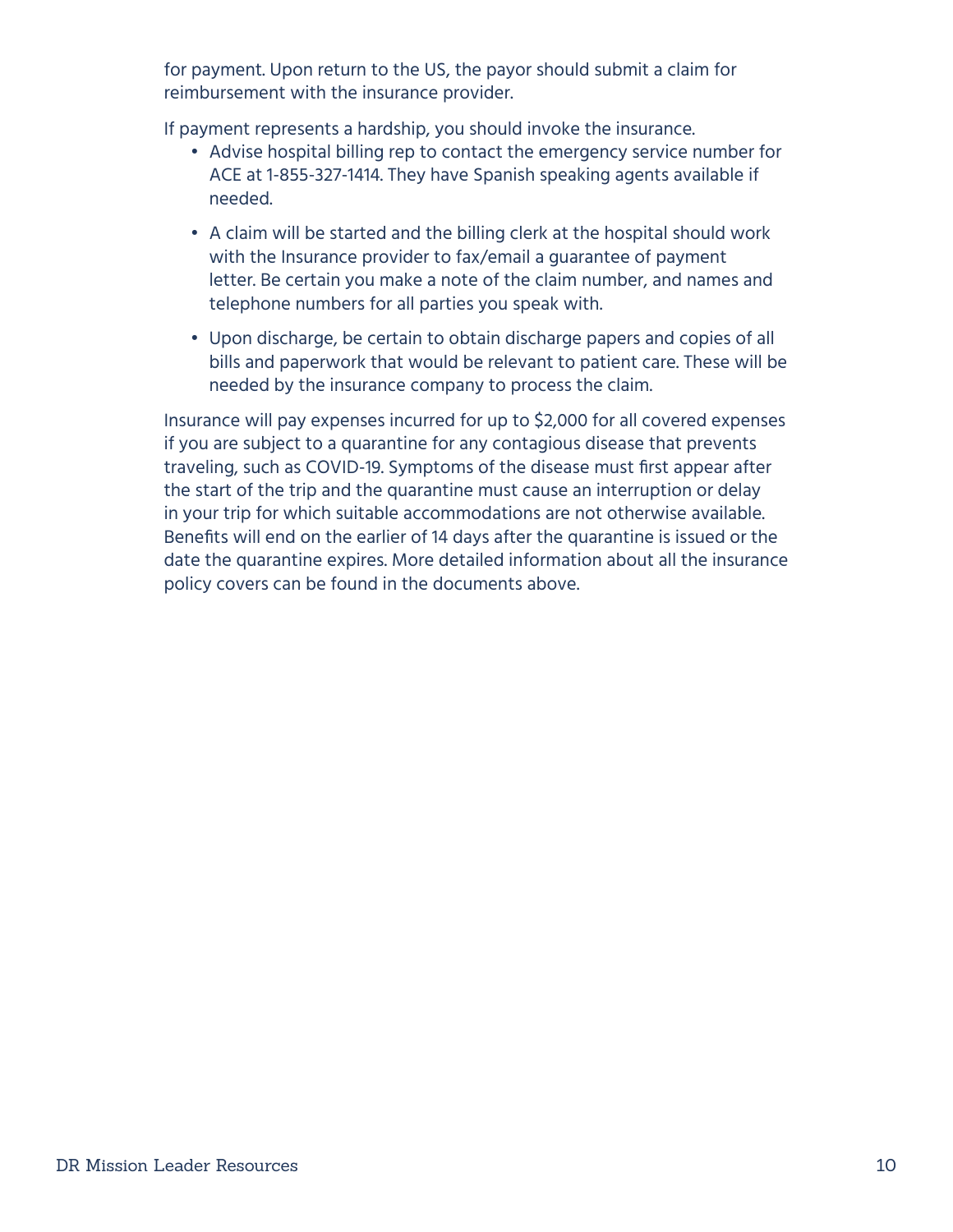## <span id="page-10-0"></span>Flights and Travel Requirements

### **Booking tips and Flight Guidelines**

- Sign up for trip alerts that can send you emails when ticket prices fall (tripadvisor.com, kayak.com, Google flights, Hopper).
- Call airlines directly and inquire about group sales and payment options.
- Look for the least expensive flights for a Saturday to Saturday trip- Be sure to follow [Mustard Seed Flight Guidelines](https://www.mustardseed.com/sites/default/files/FlightInformation2019.pdf). Let us know if you have any questions.
- Book tickets online or use a non-profit travel agency just remember that you may have as many as 20 mission volunteers so every dollar counts! An agent can reserve dates for you without requiring payment up front. **Keep in mind, all mission team volunteers must arrive and depart together.**
- Please [submit your flight itinerary](http://go.mustardseed.com/site/Survey?SURVEY_ID=6794&ACTION_REQUIRED=URI_ACTION_USER_REQUESTS&AddInterest=1034&utm_source=document&utm_medium=website&utm_campaign=flight_survey) approximately 120 days prior to departure.

### **Passports**

Every team member will need a valid passport. The passport should be valid for six months after you return from your mission trip. It may take a few months (8-11 weeks), so [apply for a new passport](http://www.travel.state.gov/passport) immediately if you need one.

### **Traveler's Health and Immunizations**

Specific immunizations depend on the country where you're serving. Visit the [CDC website](https://wwwnc.cdc.gov/travel/destinations/list) for the most up-to-date information on traveler's health. Talk to your family physician to seek advice about immunizations – why they are needed, where to go for them, prescriptions needed, any and other medical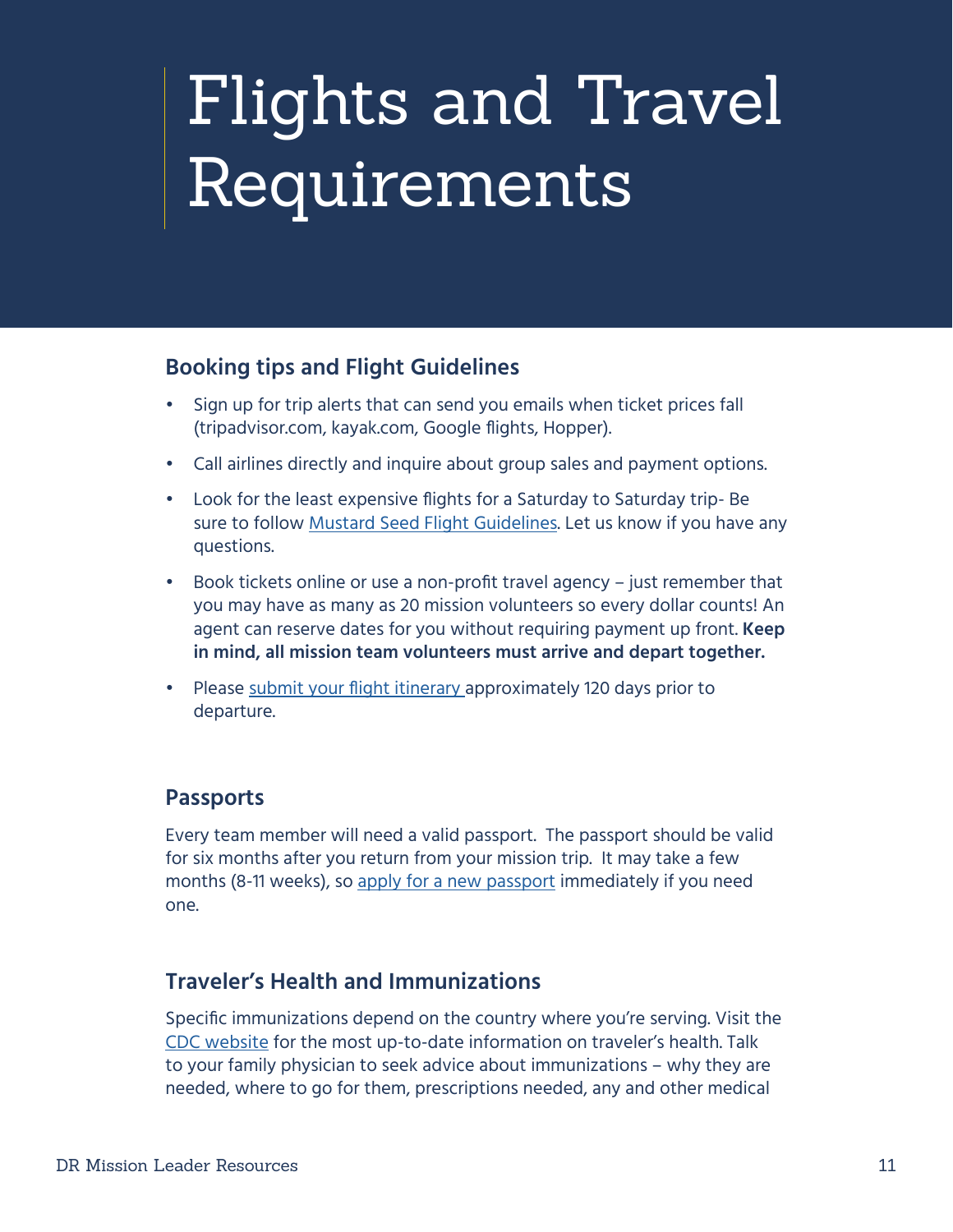issues related to your travel. Some immunizations may require a series of vaccines over the course of a few months so please be sure to research this early in your trip preparation.

COVID-19: Mustard Seed Communities has implemented a mandatory COVID-19 vaccination policy for mission volunteers in order to protect the residents of Mustard Seed Communities, the majority of whom are immunocompromised.

- **• All mission volunteers are required to provide evidence of a COVID-19 vaccine series and a booster shot at the recommended timing according to the CDC guidelines prior to travel. All mission volunteers must travel with a copy of their vaccination card.**
- The policy has been established in consideration of guidance released by the U.S. Centers for Disease Control and Prevention (CDC), and a variety of public health authorities. Information on our COVID-19 Protocols can be found [here](https://docs.google.com/document/d/1IhzaYnnhIt9XZmr_WkbZCCqWj0_19qs4/edit?usp=sharing&ouid=114222190925951018293&rtpof=true&sd=true).
- All team leaders are asked to upload each individual's COVID-19 vaccination card at least two months prior to the trip, although we suggest this happens upon registration.

## **Packing for the Trip**

#### **Packing List**

For a detailed list of what to bring, see the [packing list](https://drive.google.com/file/d/1Ay6AzaPW6m9MvZxSWVwUlAF56YQaaxOY/view?usp=sharing). We recommend that volunteers pack lightly. You may be surprised to see what you are able to live without! If each mission volunteer packs their personal items in a carry-on bag, then checked bags can be used for donations. Some airlines charge a fee for the second checked bag.

Since there are fees for checked bags, we recommend scrutinizing the donations you accept. Ask yourself, "Does the value of the donations packed in this luggage exceed the cost we will be paying to bring it to MSC?" Check Baggage Requirements for your airline, specifically dimensions, weight and cost for checked and carry-on bags for international flights.

Some mission groups gather together before their trip for a packing party. This gathering is sometimes the last time everyone sees each other before meeting at the airport. Make this a celebration of all your hard work in preparing for this mission trip! Share a meal, spend time in prayer, and pack all of the generously donated items together!

Make labels for your luggage tags ahead of time so that your group won't have to fill them out at the airport. Bring these to the airport. Also, mark the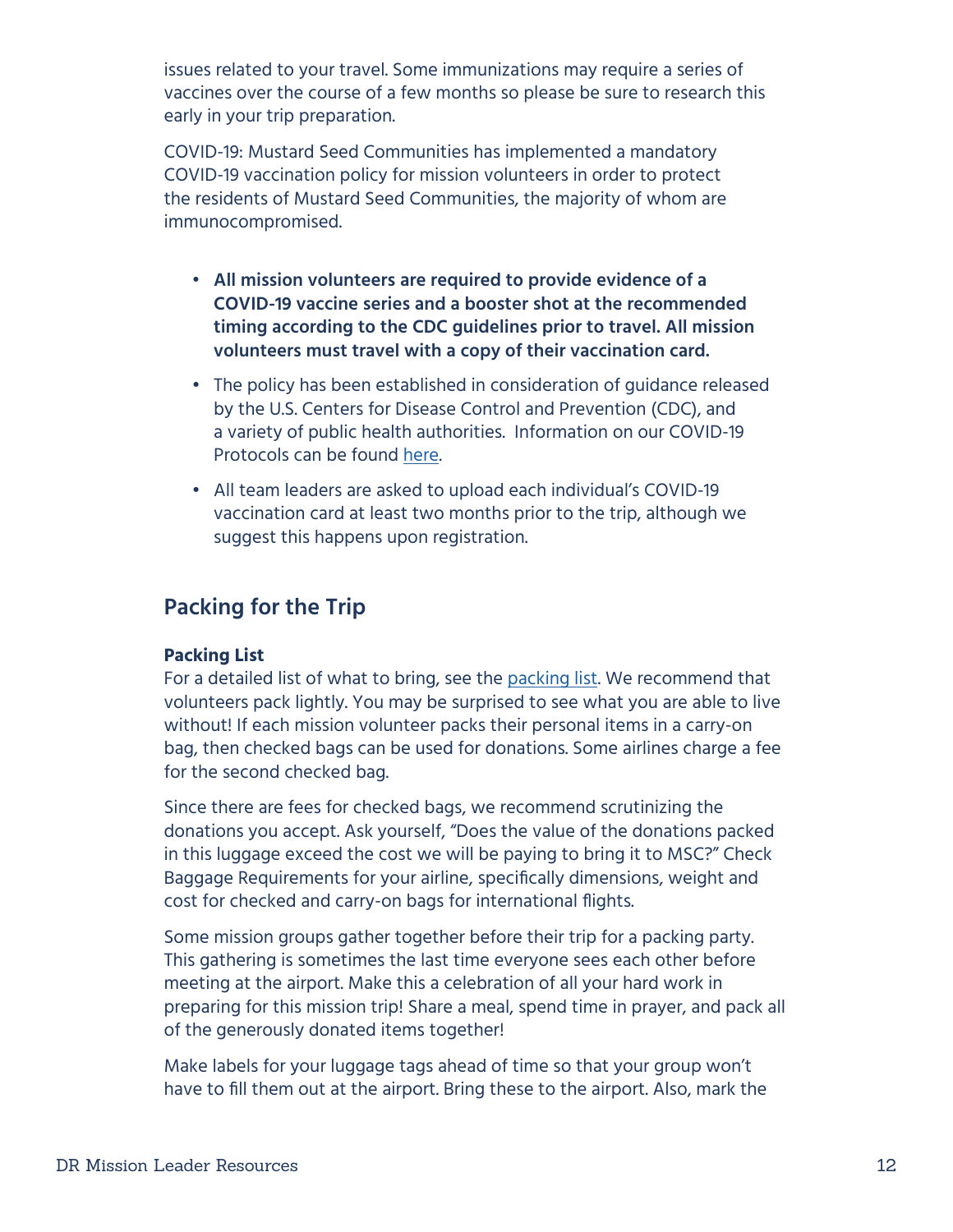mission trip bags by tying brightly colored string to the handles so that they are easy to retrieve.

Confirm with your airlines any requirements for excess baggage fees, sizes, weights, labeling, etc.

#### **In-Kind Donations**

You should begin your collection of the various items and supplies that you will be bringing to Mustard Seed about 3 months before your trip. If you are planning a clothing, diaper, toiletries or school supplies drive, please make sure you begin advertising early and begin careful organization of the event itself. Here is a [list of item suggestions.](https://www.mustardseed.com/sites/default/files/MSC%20Jamaica%20General%20Wish%20List%202017%20website.pdf)

We ask that you speak to the Missions Program Manager and Associate Director of Volunteer Engagement before collecting items to see what the greatest need is at the time of your trip.

With the MSC DR staff, make sure that you have established a designated place for collection and storage of these items

Donated items will be checked as your luggage. The donated items should be packed in duffle bags or suitcases separate from personal items. **Do not pack your donations in bins.** Take the donated items out of their package to free up much needed luggage space for additional items. Again, encourage mission volunteers to try and pack personal items in a carry-on luggage and assign two donation bags as their check-in luggage.

Each bag or luggage should be packed and have a list describing the contents. When the bags are assigned to a mission volunteer, he/she should receive the index card listing all the contents. When the mission volunteer checks in at the airport, he/she will be checking their own luggage and will need to know what is in the bag and be able answer questions regarding its contents. The mission volunteer should hold this card until they have cleared customs at their destination. **The group leader should have a master list of all checked bags and their contents. Having a list of all items will save time in customs if you are asked questions about what is in your luggage and is helpful to the MSC staff to understand what may still be needed.** 

The [Value in Kind list](https://docs.google.com/spreadsheets/d/1FyX23XxCqjJz-72Mm0NOiLJgJM4GA66D/edit?usp=sharing&ouid=114222190925951018293&rtpof=true&sd=true) of all donated items needs to be turned into the Associate Director of Volunteer Engagement at least two weeks prior to departure. We realize this process can be tedious, but as an organization, we need to have a record of these valuable donations.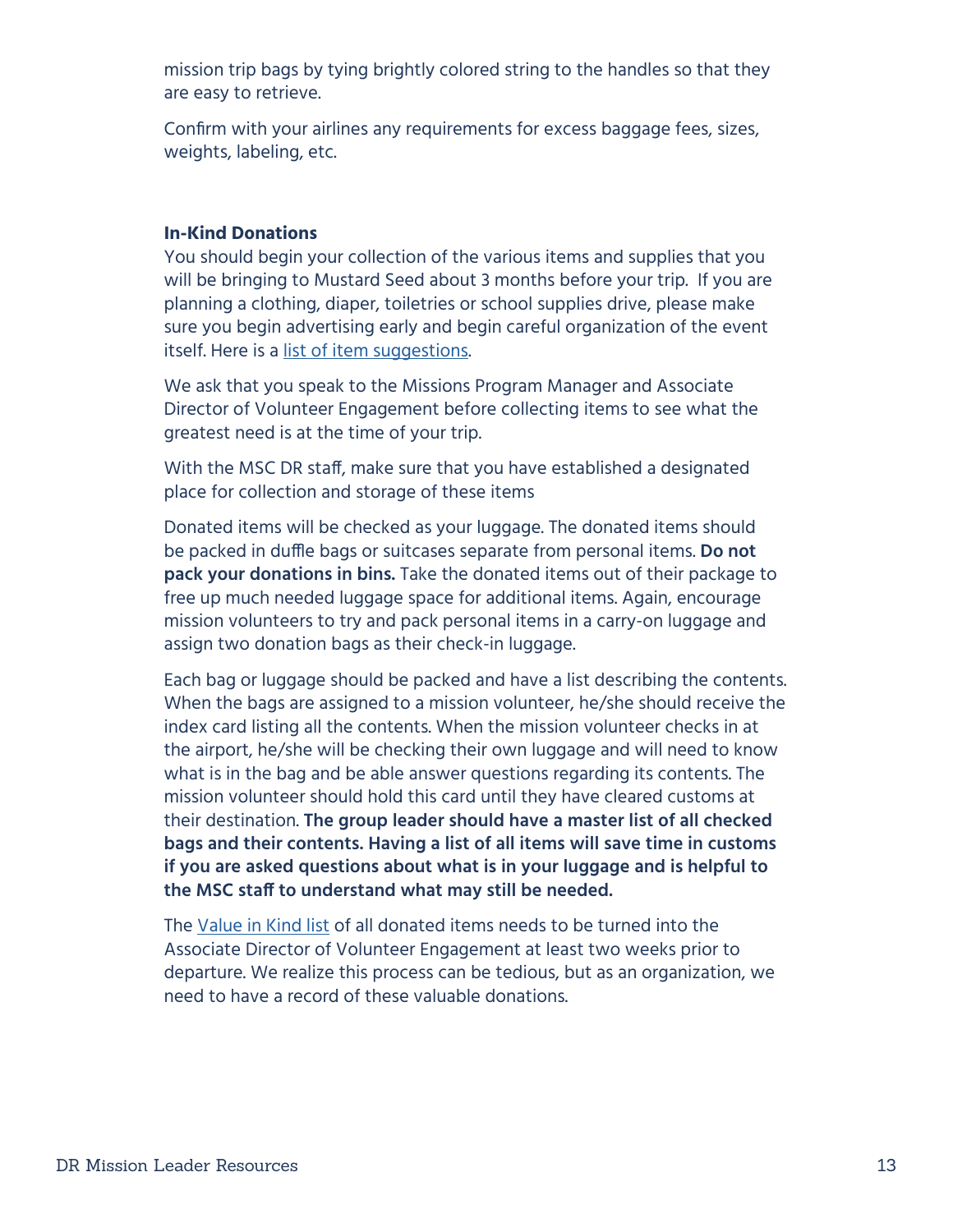## **Before Arriving at the Airport**

- Register the team with the State department's [Smart Traveler Enrollment](https://step.state.gov/step/)  [Program](https://step.state.gov/step/) at least three weeks prior to departure
- If traveling with minors under the age of 18, ensure you have all [Letters](https://mustardseed.com/sites/default/files/Travel_Minor%206_2017%20Revised-1.pdf)  [of Consent for Minor Travel](https://mustardseed.com/sites/default/files/Travel_Minor%206_2017%20Revised-1.pdf) forms. Each minor must have a consent form from **BOTH** parents.
- The Dominican Republic adopted an electronic system providing digital versions of the Traveler's Health Affidavit, Customs Declaration and International Embarkation/Disembarkation forms, combined in a single digital form. All passengers entering and departing the country on commercial flights will be required to fill out and submit their digital forms through the [Electronic Ticket Portal](https://eticket.migracion.gob.do/) either before or upon their arrival to the country. To save time during the arrival procedure, we recommend filling out the form 72 hours before the trip, printing or making a screenshot of the QR code and keeping it on hand until arrival, where it will be scanned by the authorities when the passenger goes through Customs. Passengers will need to fill out a form for arrival and another one for departure and the system will generate two QR codes
- A negative PCR and Antigen Covid-19 test result must be had within seventy-two (72) hours of the travel date to DR.
- A negative Antigen Covid-19 test is required for departure from DR to the United States (within one day). MSC will provide on site testing to volunteers. Please note that COVID testing in DR is around \$45 per person.
- It is suggested that any team member carrying a personal cell phone should update their I.C.E. (In Case of Emergency) contact prior to travel.
- As the team leader, you are advised to carry a copy of your teams' passports, insurance information, leader report provided by MSC USA Mission staff, and a credit card with approximately \$500 available credit.

## **At the Airport and Getting Through Customs**

- Meet group at airline ticket counter **3 hours** before the flight
- All mission volunteers are responsible for their own luggage. Make sure that you find your particular luggage and transport it to the designated custom line. Only provide the list of items in your luggage if asked. If the mission volunteer is informed as to what is in his/her luggage and lets the custom agent know, it will help with the credibility of the group. Now you are ready to go through your final line to leave the building. If there are luggage handlers outside, they may have a designated system for you to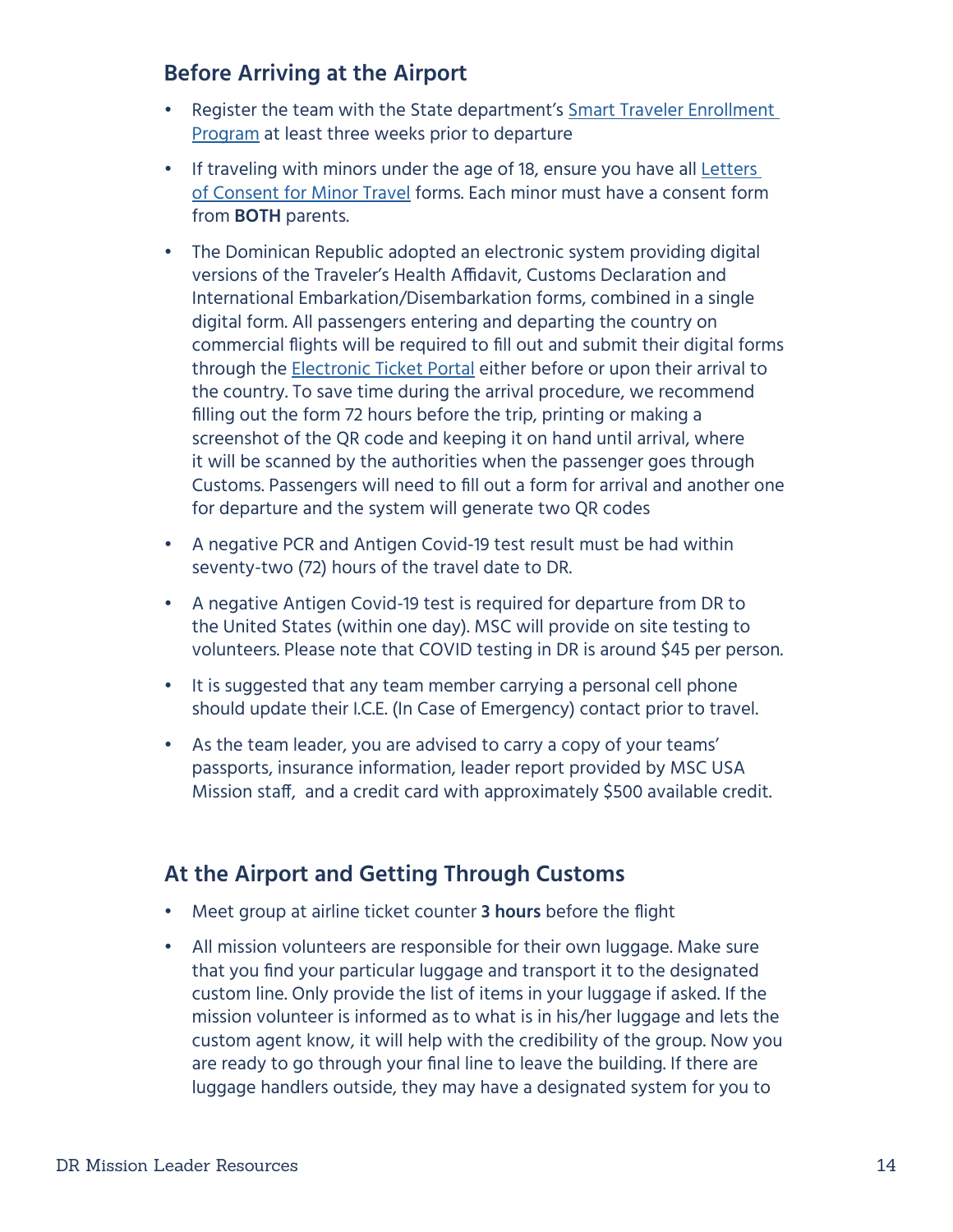follow to get your luggage to your bus.

• Don't worry if donations are confiscated from customs. MSC DR staff will return to the airport and declare the items the next day.

## **Lost Luggage**

If the airline loses any luggage of your team members, do not worry. The MSC DR staff will help you through the process and can make arrangements to pick up your luggage when it is found.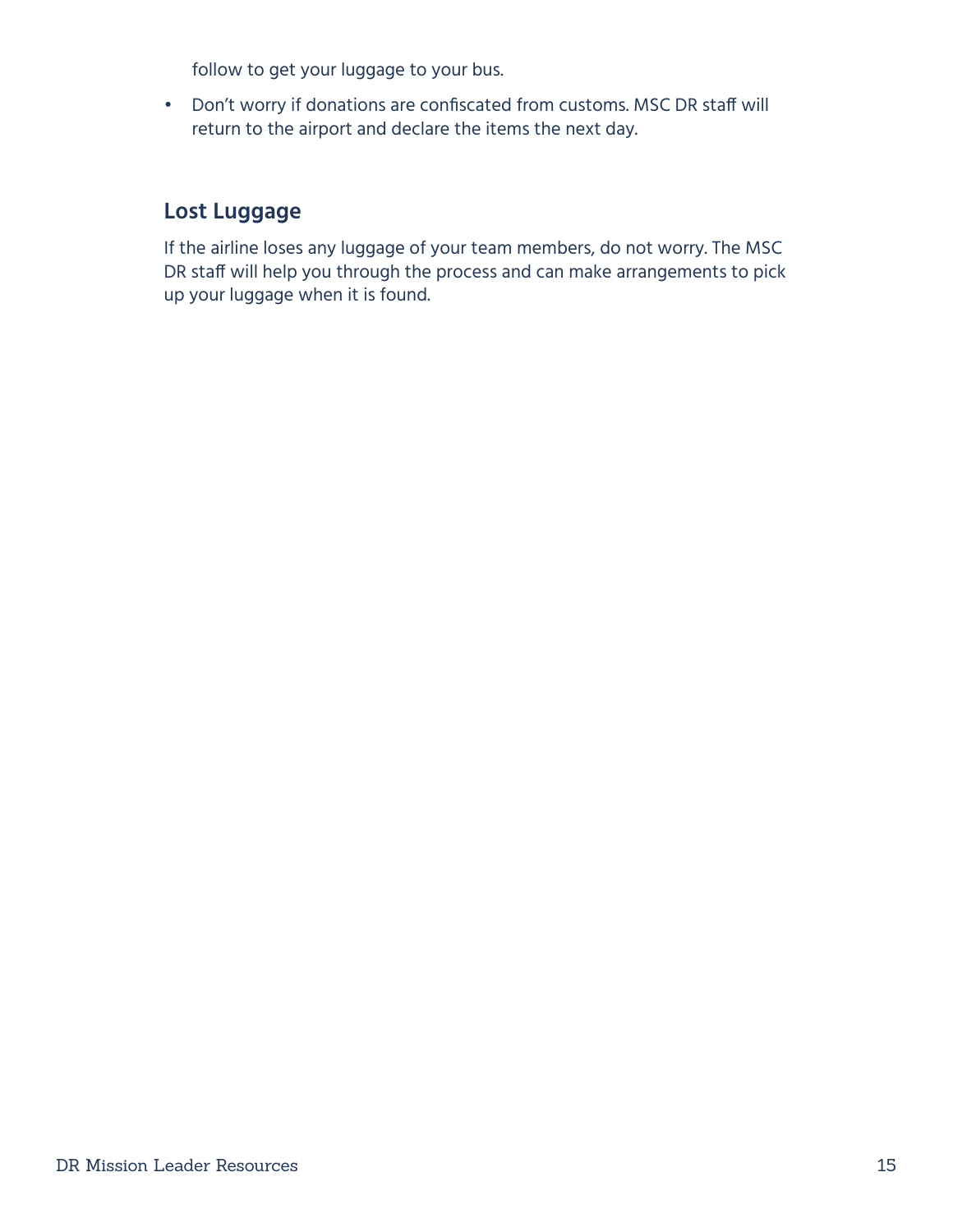## <span id="page-15-0"></span>On the Ground in Dominican Republic

## **Orientation in DR**

Once outside, you will be greeted by MSC staff who will lead you to the bus. Once your whole group is ready, you will be off to start your trip. Please feel free to ask them questions right away and throughout your trip. They will give your group an orientation once you have arrived at the home.

During Orientation, MSC staff will go over all the rules and expectations for your group regarding food, cleaning, cultural differences, interactions with the residents, safety - including updated COVID-19 protocols, and the week's schedule.

As a group leader, you are asked to:

- Establish sleeping arrangements and expectations for your group.
- Collect passports and money to be locked up in the safe
- Ensure your group knows who to contact in an emergency and has the name and number of the Apostolate Director.
- Assign jobs for your group and make sure every member of the team has a role
- Unpack group supplies and donations and let MSC staff know what to take.

### **Team Leader Roles and Responsibilities**

- First and foremost, the leader is responsible for the team at all times in everything they do- there are no "days off"
- Always do a head count each time the bus departs any location- keep a team list with you!
- Inform team ahead of time of cultural differences that may come up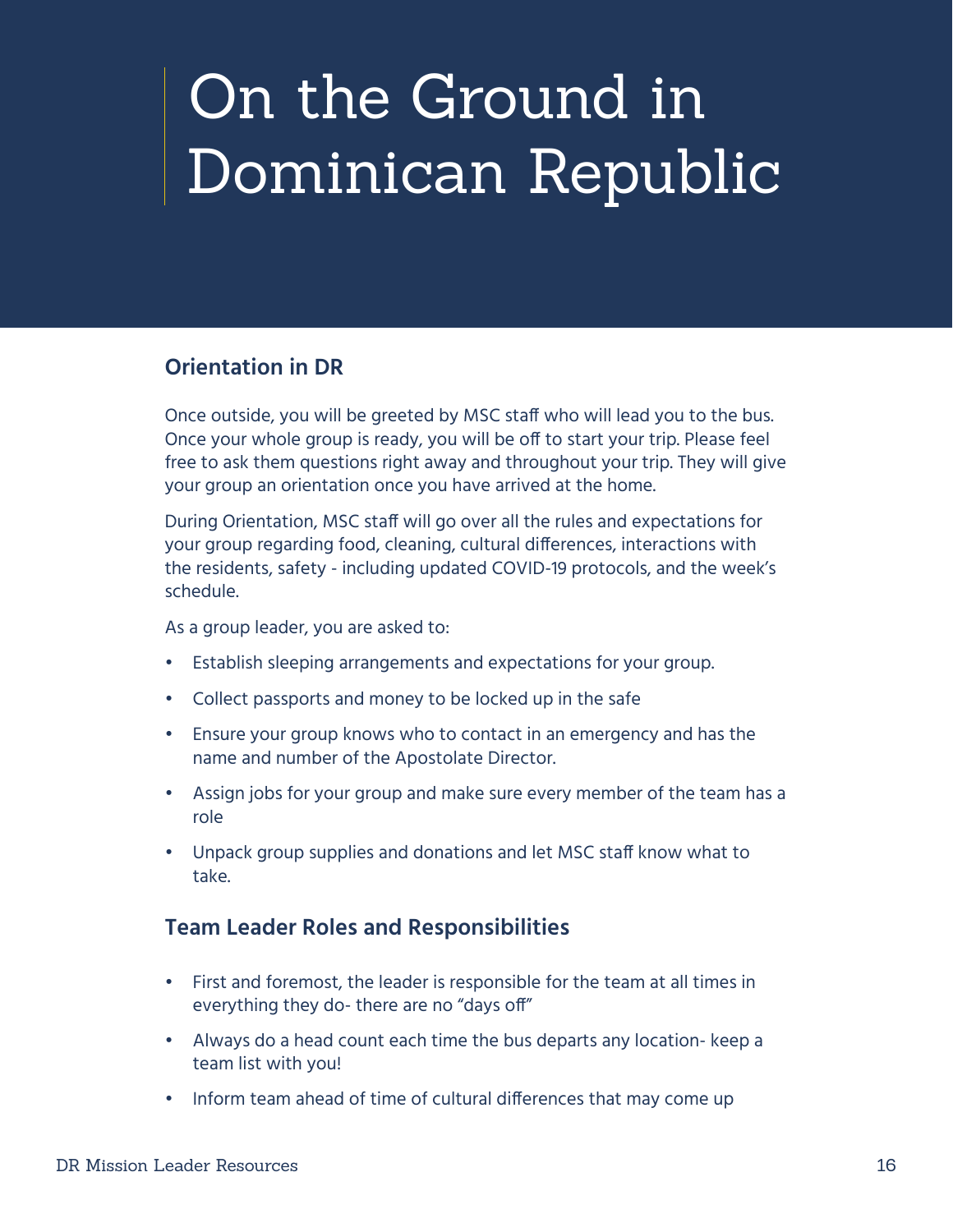during the trip. Ensures that team members are respectful of cultural differences and treat all with courtesy and respect

- At MSC's recommendation, the leader does not distribute schedules to the team unless they feel it is absolutely necessary (e.g. a therapy team with a detailed program). Ensures that the team is informed of (or not) what the expectations are for the day by reviewing schedule or conversely, encouraging participation over anticipation. Certain aspects of the schedule are not flexible or able to be changed.
- Ensures that the mission house is kept in neat and clean order, all trash removed nightly, no food left out, and any housekeeping issues are addressed.
- Ensures team members do not travel with valuables, and uses safe to ensure security of documents, etc.
- Works in cooperation with mission staff to ensure team is on task and engaged
- Leader is responsible for the team being up on time and/or delegating this task to members of the group
- Leader is responsible for putting team into groups if work project requires multiple groups working on different parts
- Does not assume mission staff are "now in charge" of the group, they are the leader and should be maintaining order and cooperation amongst team members.
- Makes it clear before the trip that MSC is faith-based and that the group will be invited to participate in prayer and worship. Informs the team that participation in faith activities, while optional, are encouraged and open to all. Ensures that the group is sensitive and welcoming to team members of all faith backgrounds.

### **Individual Mission Teams Jobs**

The team should share responsibilities over the course of the trip.

- You may choose to change the jobs daily or have volunteers keep the same job throughout the trip
- Make sure your team members are clear in what they need to do and are supportive of each other
- Job conversations should ideally be talked about on the first night of the trip